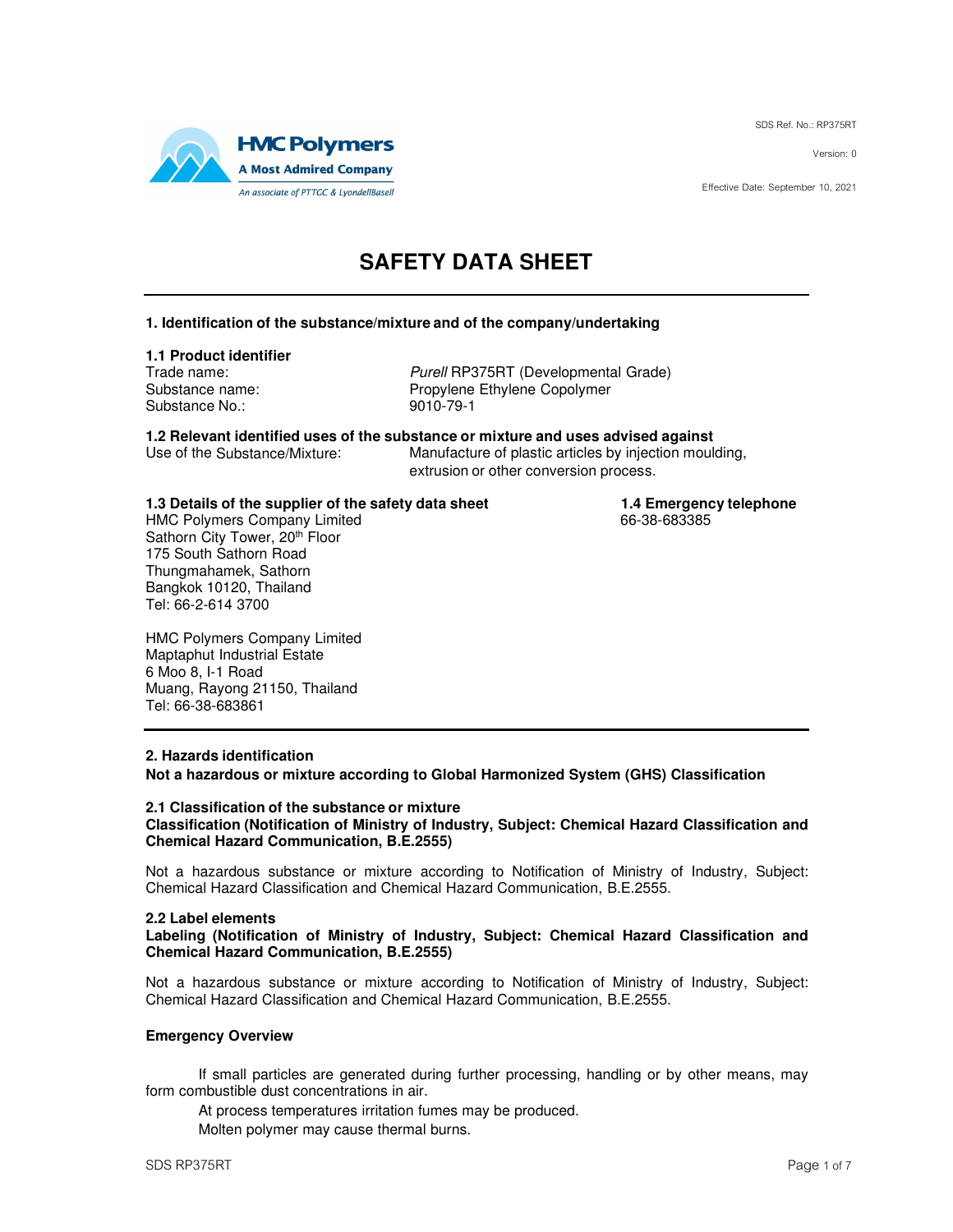Slipping hazard if spilled on hard smooth walking surface. The material can accumulate static charges which could be a source of ignition.

# **Physical-chemical, Health, Environmental Hazard Description**

### **Health hazards**

| Eves:       | Mechanical irritation is possible.                                                                                                                                                                                                                                                                                            |
|-------------|-------------------------------------------------------------------------------------------------------------------------------------------------------------------------------------------------------------------------------------------------------------------------------------------------------------------------------|
| Ingestion:  | Ingestion not a likely route of exposure                                                                                                                                                                                                                                                                                      |
| Inhalation: | Inhalation of process fumes and vapors may cause soreness in the<br>nose and throat and coughing. "Nuisance dust" such as polymer dust<br>typically exhibit no significant health effect when they are reasonably<br>controlled. Exposure to high concentrations of dust may cause slight<br>irritation by mechanical action. |
| Skin:       | Molten polymer may cause thermal burns.                                                                                                                                                                                                                                                                                       |
|             |                                                                                                                                                                                                                                                                                                                               |

#### **Other hazards**

No additional information available.

| 3. Composition/information on ingredients |           |          |  |
|-------------------------------------------|-----------|----------|--|
| Chemical name                             | CAS-No.   | Weight % |  |
| Propylene Ethylene Copolymer              | 9010-79-1 | > 95     |  |

Contains: Stabilizers

| 4. First aid measures<br>General advice: | Take proper precautions to ensure your own health and<br>safety before attempting rescue and providing first aid.                                                                                                                                                                             |
|------------------------------------------|-----------------------------------------------------------------------------------------------------------------------------------------------------------------------------------------------------------------------------------------------------------------------------------------------|
| If inhaled:                              | Remove person to fresh air. If signs/symptoms continue,<br>get medical attention. Keep person warm, if necessary give<br>Cardio-Pulmonary Resuscitation (CPR)                                                                                                                                 |
| In case of skin contact:                 | If molten material contacts the skin, immediately flush with<br>large amounts of water to cool the affected tissue and<br>polymer.<br>Do not attempt to peel polymer from skin as this will remove<br>the skin. Obtain immediate emergency medical attention if<br>burn is deep or extensive. |
| In case of eye contact:                  | Flush eyes thoroughly with water for several minutes and<br>seek medical attention if discomfort persists.<br>In case of eye contact with molten polymer:<br>Continuously flush eye(s) with cool running water for at least<br>15 minutes.                                                    |
| If swallowed:                            | Adverse health effects due to ingestion are not anticipated.                                                                                                                                                                                                                                  |
| Notes to physician<br>Symptoms:          | Inhalation of process fumes and vapors may cause soreness<br>in the nose and throat and coughing.                                                                                                                                                                                             |
| Hazards:                                 | Dust contact with the eyes can lead to mechanical irritation.<br>Molten polymer may cause thermal burns.                                                                                                                                                                                      |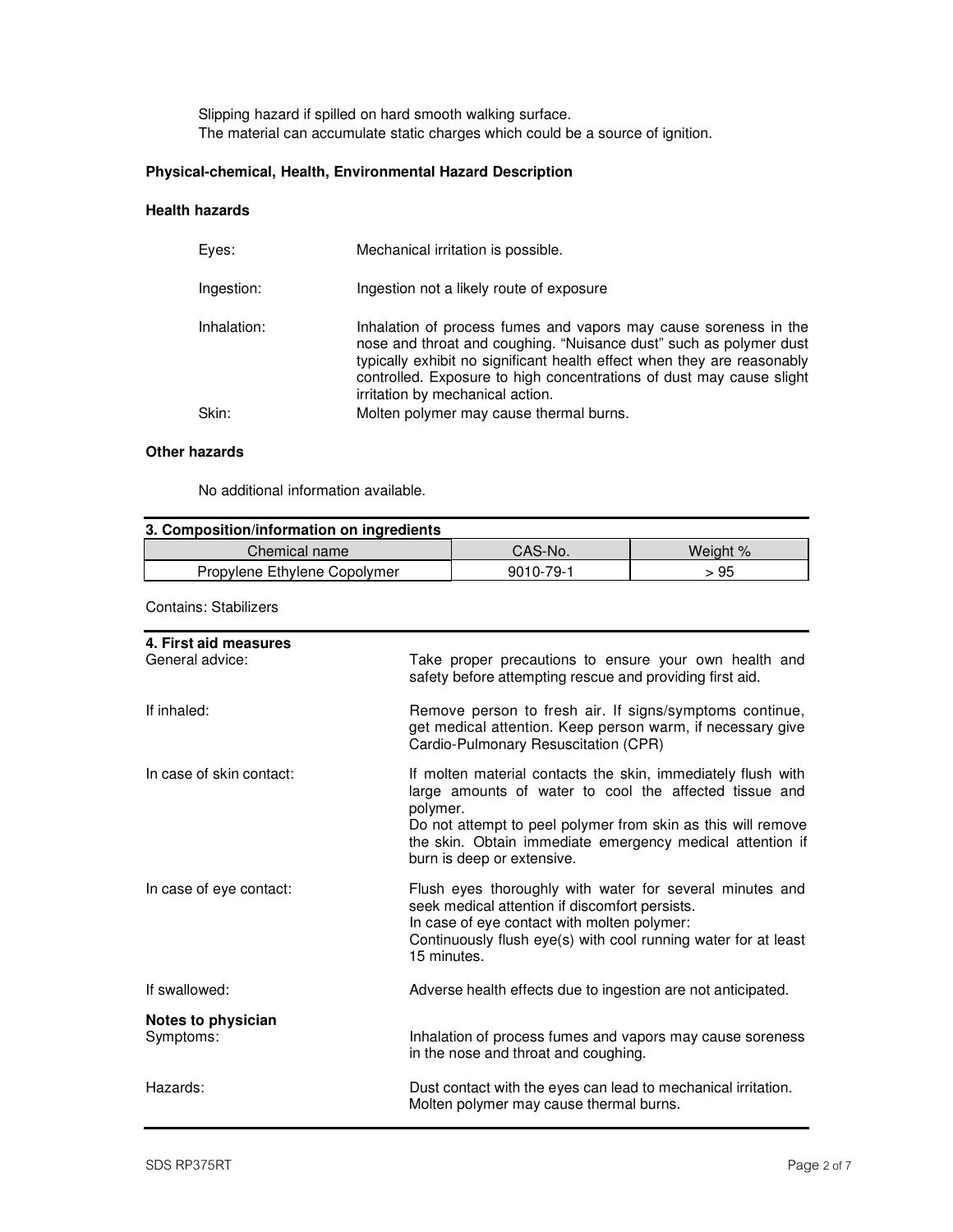| 5. Fire-fighting measures<br>Suitable extinguishing media: | SMALL FIRE, Use dry chemical, CO2, or water spray.<br>LARG FIRES, Use water spray hose nozzles from a safe<br>location.                                                                                                                                                                                                                                                                                                                                                                                                                                                                                                                                                                                                                                                       |
|------------------------------------------------------------|-------------------------------------------------------------------------------------------------------------------------------------------------------------------------------------------------------------------------------------------------------------------------------------------------------------------------------------------------------------------------------------------------------------------------------------------------------------------------------------------------------------------------------------------------------------------------------------------------------------------------------------------------------------------------------------------------------------------------------------------------------------------------------|
| Unsuitable extinguishing media:                            | None known.                                                                                                                                                                                                                                                                                                                                                                                                                                                                                                                                                                                                                                                                                                                                                                   |
| Special hazards during<br>fire fighting:                   | During a fire, may contain smoke and gas which may be toxic<br>and/or irritating.                                                                                                                                                                                                                                                                                                                                                                                                                                                                                                                                                                                                                                                                                             |
| Special protective equipment<br>for fire-fighters:         | Wear approved positive pressure self-contained breathing<br>apparatus and firefighter protective clothing.                                                                                                                                                                                                                                                                                                                                                                                                                                                                                                                                                                                                                                                                    |
| 6. Accidental release measures<br>Personal precautions:    | Use appropriate safety equipment.<br>Creates dangerous slipping hazard on any hard smooth<br>surface.<br>Avoid generating dust.<br>Equip emergency responders with proper personal protective<br>equipment (PPE).<br>Avoid dispersal of dust in the air (i.e., clearing dust surfaces<br>with compressed air).<br>Potential combustible dust hazard.                                                                                                                                                                                                                                                                                                                                                                                                                          |
| Environmental precautions:                                 | Do not flush into surface water or sanitary sewer system.                                                                                                                                                                                                                                                                                                                                                                                                                                                                                                                                                                                                                                                                                                                     |
| Methods for cleaning up:                                   | On land, sweep/shovel into suitable disposal containers or<br>vacuum using equipment which avoids ignition risk.<br>On water, material is insoluble; collect and contain as any<br>solid.<br>All recovered material should be packaged,<br>labeled,<br>transported and disposed.                                                                                                                                                                                                                                                                                                                                                                                                                                                                                              |
| 7. Handling and storage                                    |                                                                                                                                                                                                                                                                                                                                                                                                                                                                                                                                                                                                                                                                                                                                                                               |
| <b>Handling</b><br>Advice on safe handling:                | Material is in a pellet form.<br>If converted to small particles during further processing,<br>handling, or by other means, may form combustible dust<br>concentrations in air.<br>Avoid dust accumulation in enclosed space.<br>Avoid generating dust; fine dust suspended in air and in the<br>presence of an ignition source is a potential dust explosion<br>hazard.<br>Static discharge (spark), or other ignition sources, in high<br>dust environments may ignite the dust and result in a dust<br>explosion.<br>Electrostatic charge may build during conveying or handling.<br>Equipment handling polymer should be conductive and<br>grounded (earthed) and bonded.<br>Metal containers involved in the transfer of this material<br>should be grounded and bonded. |

All electrical equipment should conform to applicable electric codes and regulatory requirements for areas handling combustible dusts.

After handling, always wash hands thoroughly with soap and water.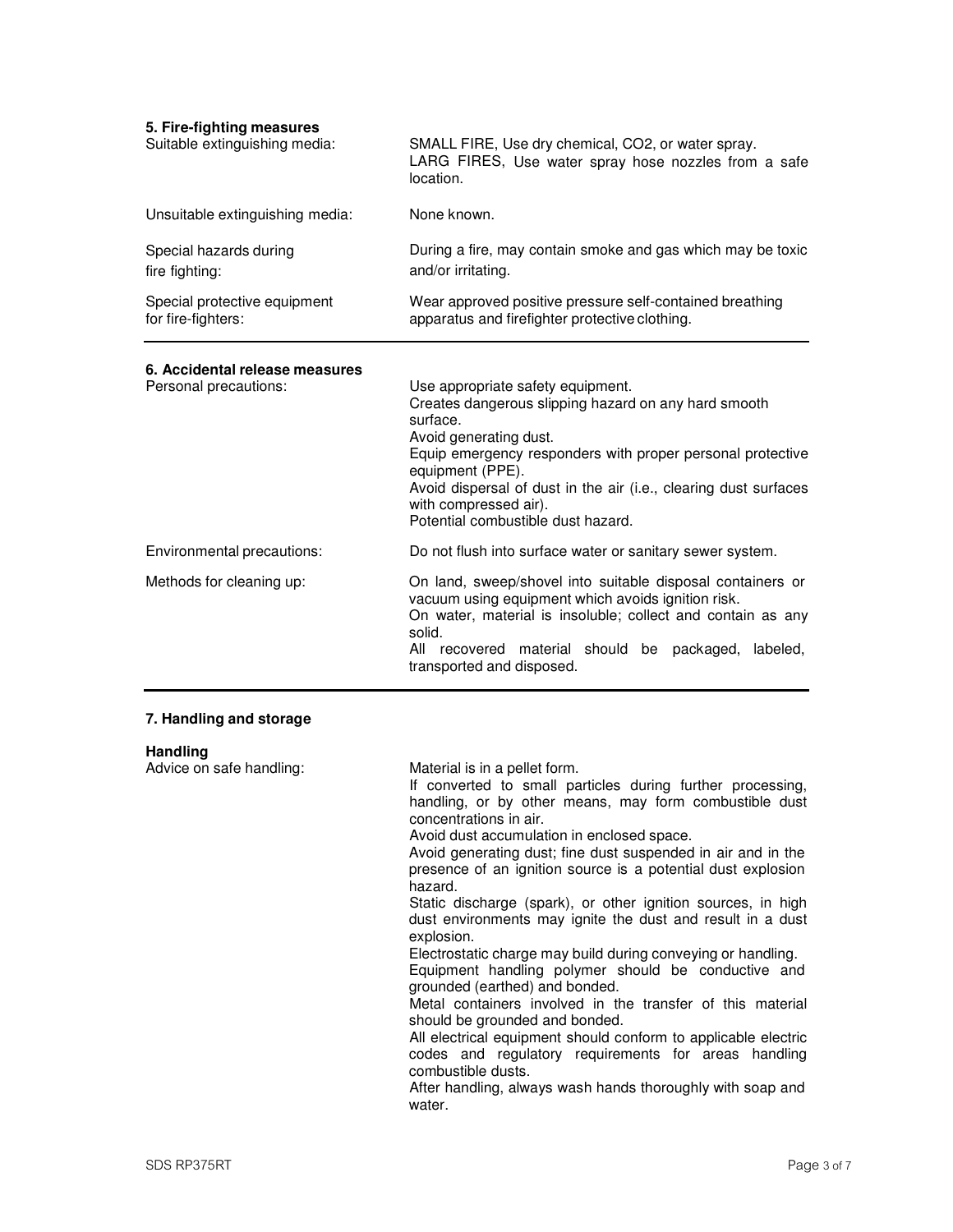|                                                                     | When bringing the material to processing temperatures<br>vapors may develop may condense in the exhaust<br>ventilation. See section 10.                                                                                                                                                                                                                                                                       |
|---------------------------------------------------------------------|---------------------------------------------------------------------------------------------------------------------------------------------------------------------------------------------------------------------------------------------------------------------------------------------------------------------------------------------------------------------------------------------------------------|
| <b>Storage</b><br>Requirements for storage<br>areas and containers: | Store in a dry location.<br>Use good housekeeping practices during storage, transferring<br>and handling. Process enclosures and adequate ventilation<br>should be used to avoid excessive dust accumulation.<br>Store away from excessive heat and away from strong<br>oxidizing agents.<br>Keep container closed to prevent contamination.<br>Take measures to prevent the buildup of electrostatic charge. |

# **8. Exposure controls/personal protection**

| Engineering control:      | Provide adequate room ventilation. Provide adequate<br>ventilation at the extruder to minimize exposure to process<br>vapors. Eliminate ignition sources during<br>repair<br>and<br>maintenance operations.                                                                                                                                                                                                                                                                                                      |
|---------------------------|------------------------------------------------------------------------------------------------------------------------------------------------------------------------------------------------------------------------------------------------------------------------------------------------------------------------------------------------------------------------------------------------------------------------------------------------------------------------------------------------------------------|
| Respiratory protection:   | When workers are facing concentrations above the exposure<br>limit they must use appropriate certified respirators.<br>Use appropriate respiratory protection where atmosphere<br>exceeds recommended limits.<br>Where workers could be exposed to dust concentrations<br>above the exposure limit they must use appropriate certified<br>respirators.                                                                                                                                                           |
| Hand protection:          | Wear gloves that provide thermal protection where there is a<br>potential for contact with heated material.                                                                                                                                                                                                                                                                                                                                                                                                      |
| Eye protection:           | Dust service goggles should be worn to prevent mechanical<br>injury or other irritation to eyes due to airborne particles<br>which may result from handling this product.                                                                                                                                                                                                                                                                                                                                        |
| Skin and body protection: | Wear suitable protective clothing.                                                                                                                                                                                                                                                                                                                                                                                                                                                                               |
| Hygiene measures:         | Selection of appropriate personal protective equipment<br>should be based on an evaluation of the performance<br>characteristics of the protective equipment relative to the<br>task(s) to be performed, conditions present, duration of use,<br>and the hazards and/or potential hazards that may be<br>encountered during use.<br>Use good personal hygiene practices.<br>Wash hands before eating, drinking, smoking, or using toilet<br>facilities.<br>Take off contaminated clothing and wash before reuse. |

# **9. Physical and chemical properties**

| Appearance<br>Physical state: | <b>Pellets</b>                      |
|-------------------------------|-------------------------------------|
| Color:                        | Translucent to white                |
| Odor:                         | Slightly waxy odor                  |
| Safety data<br>Melting point: | $>120^{\circ}$ C (248 $^{\circ}$ F) |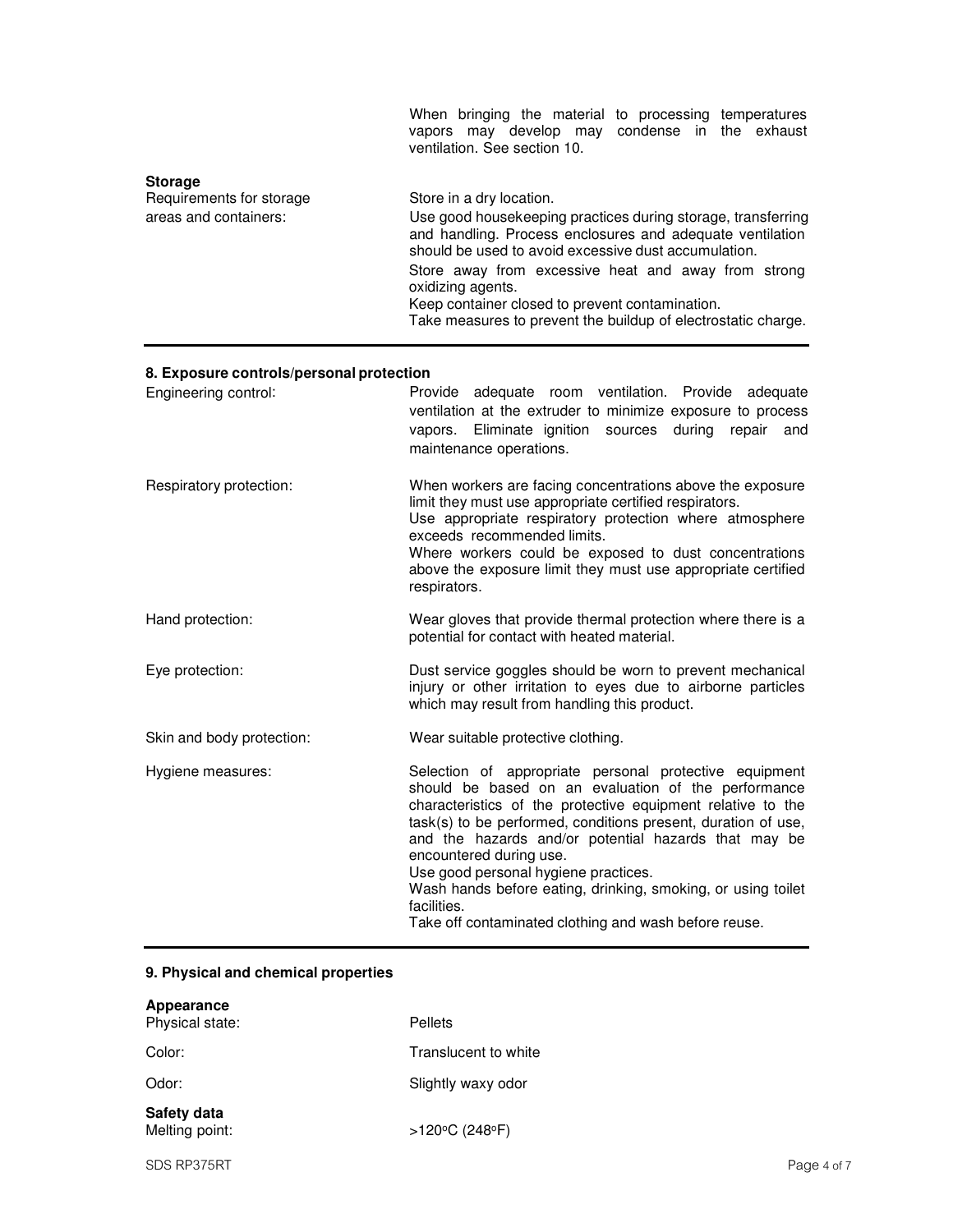| Lower explosion limit:     | The minimum explosive concentration (MEC) for polymer<br>dust varies according to particle size distribution. |
|----------------------------|---------------------------------------------------------------------------------------------------------------|
| Upper explosion limit:     | Not applicable.                                                                                               |
| Flammability (solid, gas): | Polymer will burn but does not easily ignite.                                                                 |
| Oxidizing properties:      | Not considered an oxidizing agent.                                                                            |
| Autoignition temperature:  | $>300$ °C                                                                                                     |
| pH:                        | Not applicable.                                                                                               |
| Water solubility:          | Insoluble.                                                                                                    |
| Specific gravity:          | $0.88$ To $0.92$                                                                                              |

# **10. Stability and reactivity**

| Conditions to avoid:              | Avoid contact with strong oxidizers, excessive heat, sparks<br>or open flame.                                                            |
|-----------------------------------|------------------------------------------------------------------------------------------------------------------------------------------|
| Materials to avoid:               | Material may be softened by some hydrocarbons.                                                                                           |
| Hazardous decomposition products: | Not expected to decompose under normal conditions.                                                                                       |
| Thermal decomposition:            | Carbon monoxide, olefinic and paraffinic compounds, trace<br>amounts of organic acids, ketones, aldehydes and alcohols<br>may be formed. |
| Hazardous reactions:              | Will not occur.                                                                                                                          |

# **11. Toxicological information**

| <b>Acute toxicity</b> |  |  |
|-----------------------|--|--|
|                       |  |  |

| Acute oral toxicity:                                                 | Not classified                                                                                      |
|----------------------------------------------------------------------|-----------------------------------------------------------------------------------------------------|
| Acute inhalation toxicity:                                           | Not classified                                                                                      |
| Acute dermal toxicity:                                               | Not classified                                                                                      |
| Skin corrosion/irritation:                                           | Not a skin irritant                                                                                 |
| Serious eye damage/eye irritation:                                   | Not an eye irritant. Mechanical irritation is possible                                              |
| Respiratory or skin sensitization:                                   | Not classified                                                                                      |
| <b>Chronic toxicity</b><br>Carcinogenicity:                          | Not classified                                                                                      |
| Germ cell mutagenicity:                                              | Not classified                                                                                      |
| Teratogenicity:                                                      | Not classified                                                                                      |
| Toxicity for reproduction:                                           | Not classified                                                                                      |
| <b>Target Organ Systemic</b><br><b>Toxicant - Single exposure:</b>   | The substance or mixture is not classified as specific<br>target organ toxicant, single exposure.   |
| <b>Target Organ Systemic</b><br><b>Toxicant - Repeated exposure:</b> | The substance or mixture is not classified as specific<br>target organ toxicant, repeated exposure. |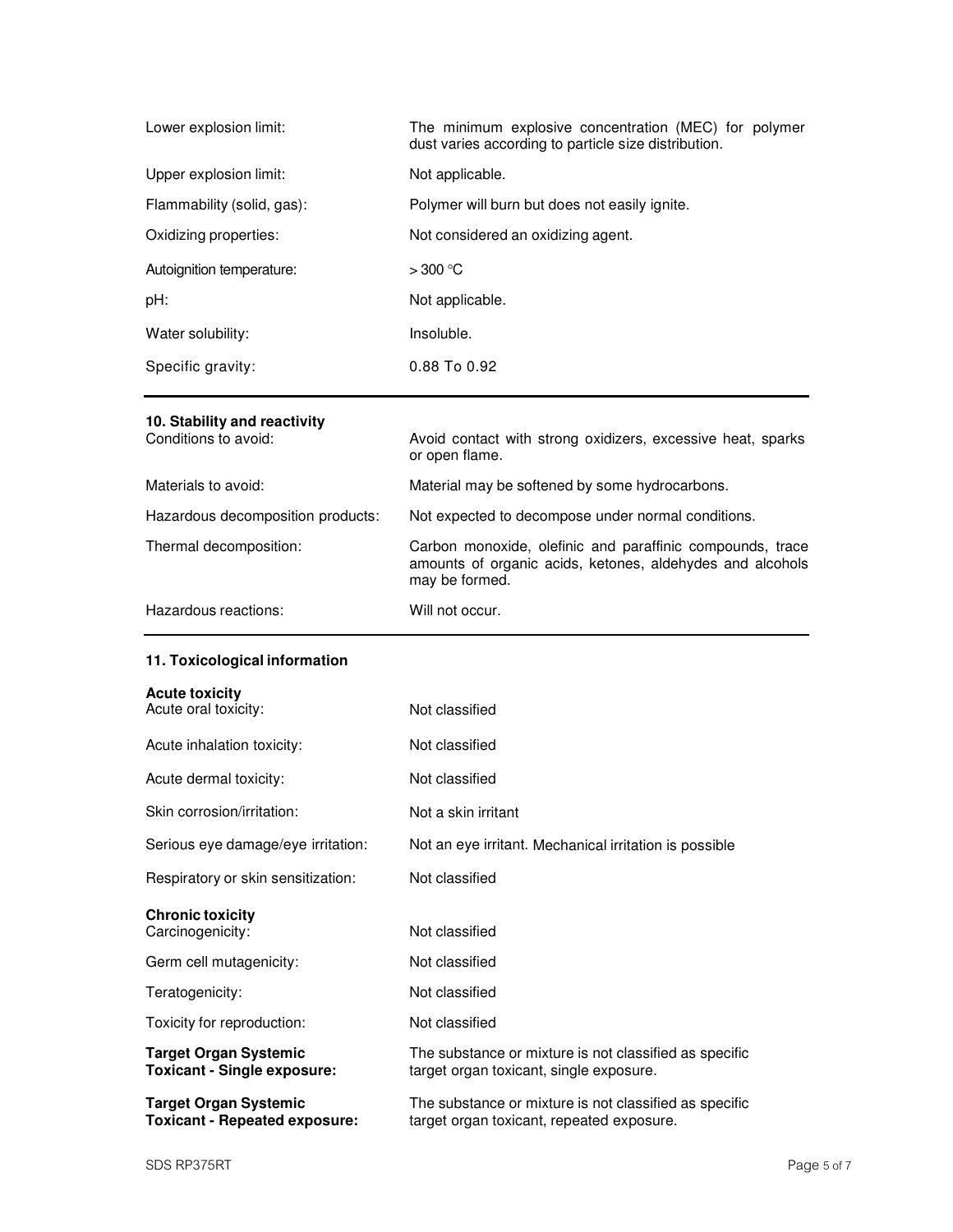| <b>Aspiration hazard:</b>                                        | Not applicable                                                                                                                                                                                                                                                |
|------------------------------------------------------------------|---------------------------------------------------------------------------------------------------------------------------------------------------------------------------------------------------------------------------------------------------------------|
| 12. Ecological information<br>Bioaccumulation:                   | This material is not expected to bioaccumulate.                                                                                                                                                                                                               |
| Additional advice<br>Environmental fate and<br>Pathways:         | This material is not volatile and insoluble in water.                                                                                                                                                                                                         |
| Biodegradability:                                                | Not expected to be biodegradable                                                                                                                                                                                                                              |
| <b>Further information on ecology</b><br>Acute aquatic toxicity: | Not classified                                                                                                                                                                                                                                                |
| Chronic aquatic toxicity:                                        | Not classified                                                                                                                                                                                                                                                |
| Results of PBT:                                                  | Not applicable                                                                                                                                                                                                                                                |
| 13. Disposal considerations<br>Product:                          | All recovered material should be packaged, labeled,<br>transported and disposed of or reclaimed in conformance<br>with applicable laws and regulations and in conformance<br>with good engineering practices. Reclaim where possible.<br>Recycle if possible. |

# **14. Transport information**

Not regulated for transport

### **15. Regulatory information**

# **Safety, health and environmental regulations/legislation specific for the substance or mixture**

### **Thailand: Hazardous Substance Act, B.E. 2535**

This product does not contain substances listed #4 (Prohibitive Substances) in Thai Hazardous Substances Act.

### **16. Other information**

## **Revision**

0. Created safety data sheet